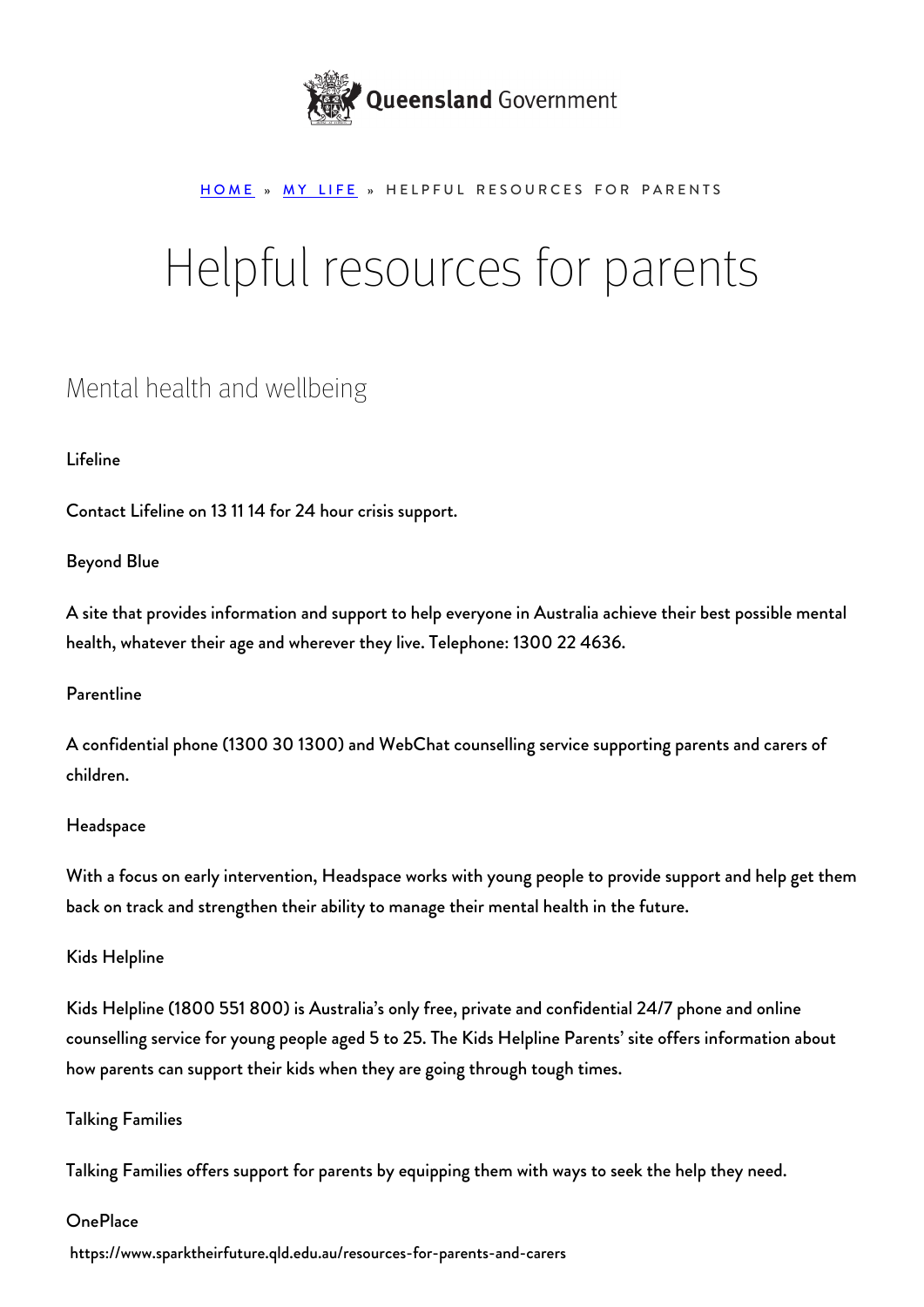OnePlace is an online community service directory for Queensland parents, families and professionals looking to find support. The site lists information from parenting groups to domestic and family violence support services.

# [Ask Izzy](https://askizzy.org.au/)

Ask Izzy can help you find the services you need. It is free and anonymous, and you can search over 360,000 services to find housing, meals, healthcare, counselling, legal advice, addiction treatment and a whole lot more.

# [Family and Child Connect](http://familychildconnect.org.au/)

Family and Child Connect (13-FAMILY / 13 32 64) is a local, community-based service that helps families to care for and protect their children at home, by connecting them to the right services at the right time.

## [Dear Mind](https://mentalwellbeing.initiatives.qld.gov.au/)

A Queensland Government initiative providing resources to improve the mental wellbeing of Queenslanders.



[Download the Spark their Future Flyer](https://s3-ap-southeast-2.amazonaws.com/qde-uploads/wp-content/uploads/2020/07/15042615/Spark-their-Future-DL-Flyer.pdf)

## Electronic flyer available for email and sharing.

# Helping your child with their learning

## [We the Differents](https://www.wethedifferents.qld.edu.au/)

Provides information, tips, ideas and experiences to help young people make the most of their education.

https://www.sparktheirfuture.qld.edu.au/resources-for-parents-and-carers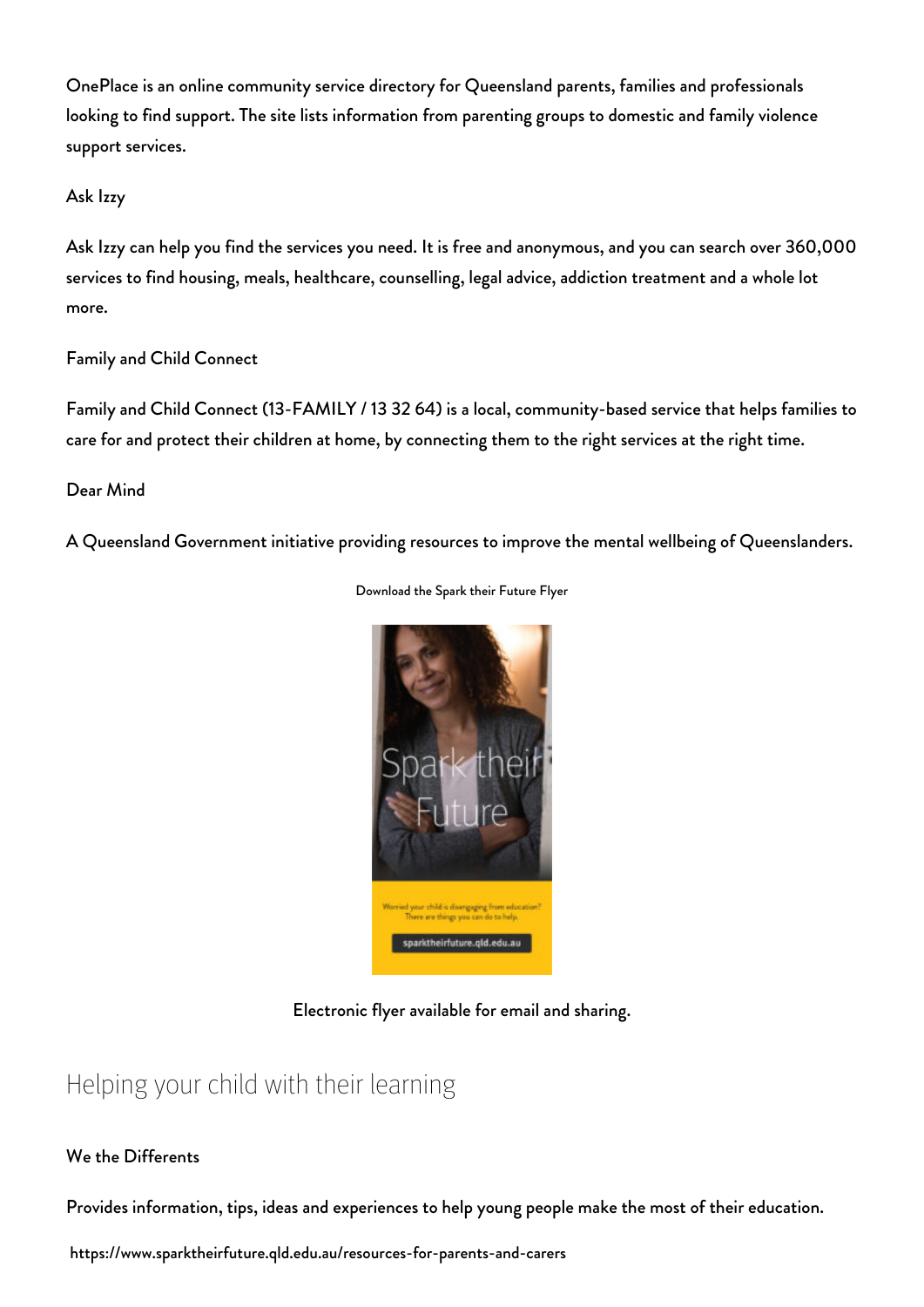# [Learning Potential](https://www.learningpotential.gov.au/)

Learning Potential is a website to help parents and carers reinforce the skills their child is developing in the classroom. With hundreds of articles on all aspects of a child's learning and development, from the early years to the end of high school. There is also a free app.

## [Autism Hub](https://autismhub.education.qld.gov.au/)

Information and resources for families of children with Autism Spectrum Disorder (ASD) to improve the educational outcomes for students with autism.

## [Reading and Writing Centre](https://readingwritingcentre.education.qld.gov.au/)

Provides resources and advice for parents and caregivers to support their children to improve their reading and writing.

# Work-related training

## [Queensland Skills Gateway](http://skillsgateway.training.qld.gov.au/)

This online portal helps people work out what kind of job they want and how they can get the training they need.

## [TAFE Queensland](https://tafeqld.edu.au/information-for/parent-and-advisors/index.html?)

Find out about the practical, workplace-specific skills and knowledge delivered through TAFE Queensland.

[Department of Employment, Small Business and Training](https://desbt.qld.gov.au/training/apprentices/sats)

This site explains how school-based apprenticeships and traineeships work.

# Career planning

## [My future](https://myfuture.edu.au/home)

This site helps young people identify their interests, build a career profile and explore occupations. It also provides targeted resources for parents and carers.

[The Good Universities Guide](https://www.gooduniversitiesguide.com.au/careers-guide)

https://www.sparktheirfuture.qld.edu.au/resources-for-parents-and-carers Explore more than 400 job descriptions to help find the right career.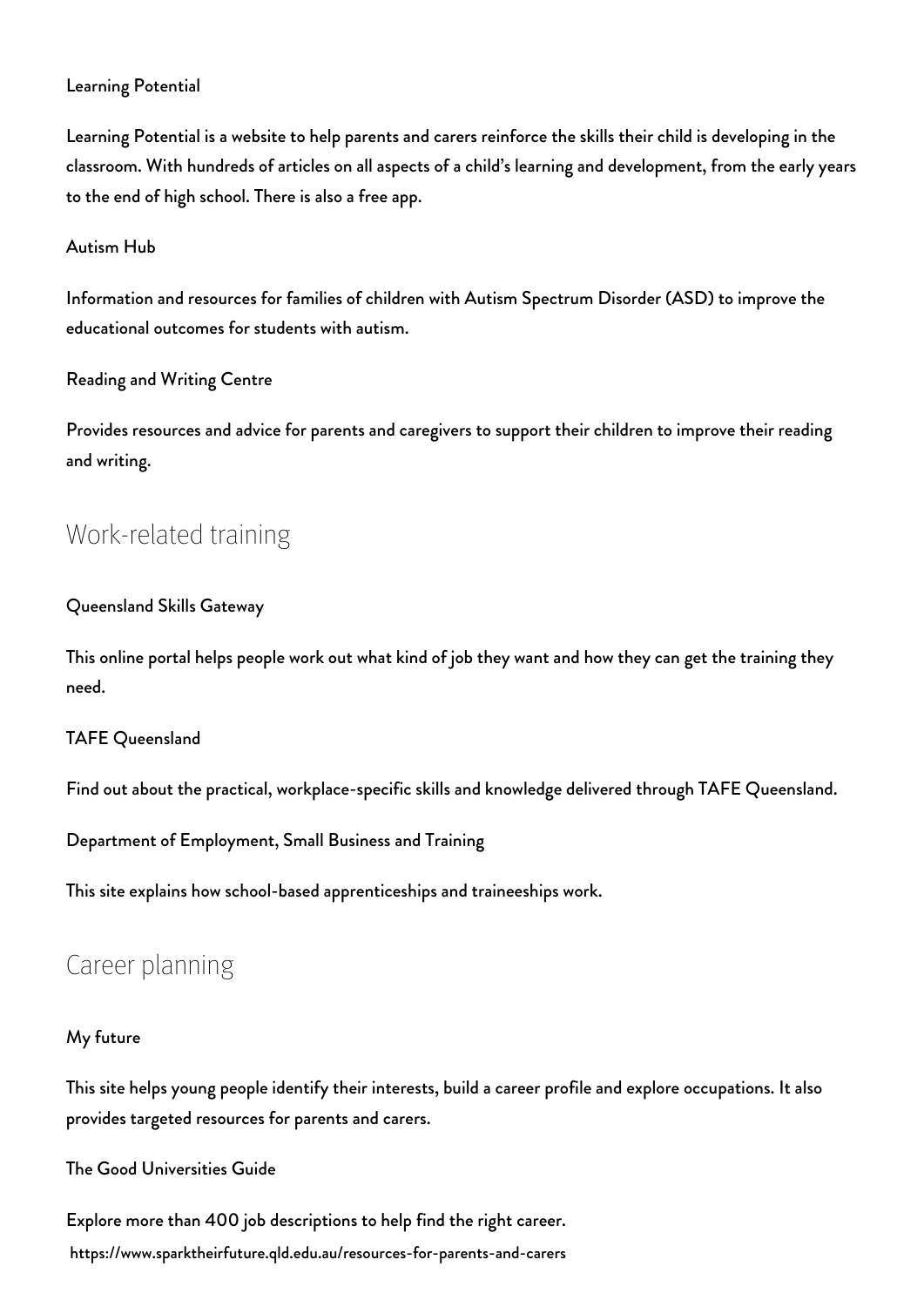#### [Your Career](https://www.yourcareer.gov.au/)

Get connected to further education, training or work options to support your child's career needs or goals.

#### [Job Outlook](https://joboutlook.gov.au/)

Learn about the future outlook, pay, main tasks, and physical and other demands of different careers.

[Queensland Skills Gateway](http://skillsgateway.training.qld.gov.au/)

This online portal helps people work out what kind of job they want and who can provide the training.

[Australian Apprenticeships Pathway](https://www.aapathways.com.au/)

This site provides information for people considering their career options and explains the steps involved in getting an apprenticeship or traineeship.

#### [Indigenous Careers](https://www.indigenouscareers.gov.au/)

This website connects Aboriginal and Torres Strait Islander People with Australian Government jobs.

# Bullying

#### [Bullying. No Way!](https://bullyingnoway.gov.au/support-and-advice/for-families)

This site explains what parents should do if they learn their child is being bullied.

#### [eSafety Commissioner](https://www.esafety.gov.au/key-issues/cyberbullying)

This organisation administers a complaints scheme for Australians under 18 who have experienced cyberbullying or seriously threatening, intimidating, harassing or humiliating online behaviour. They provide resources to help young people or their carers report the problem to social media sites, and have the power to require the abusive material to be removed.

[Dolly's Dream – The Parent Hub](https://parenthub.dollysdream.org.au/)

Resources designed to help parents who are looking for help about bullying and cyber bullying.

#### [Stop Cyberbullying](http://www.qld.gov.au/stopcyberbullying)

A Queensland Government website providing advice and support to help young people experiencing cyberbullying.

https://www.sparktheirfuture.qld.edu.au/resources-for-parents-and-carers